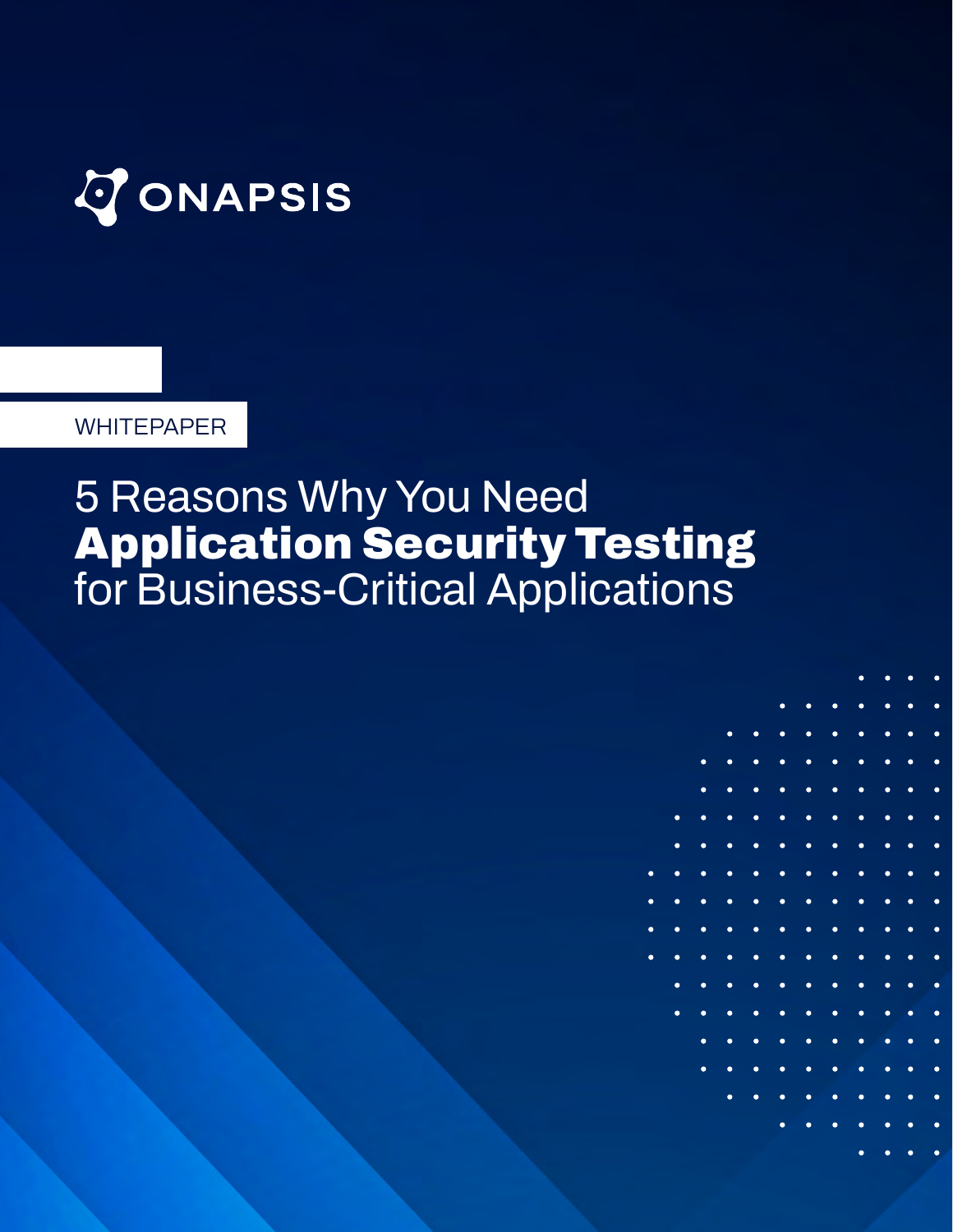



*Business-critical applications are at the center of every enterprise organization. These applications manage increasing complexity throughout the enterprise to drive core functionality for the business — from supporting manufacturing and supply chain management to human resources and sales. Complexity requires customization, and enterprise organizations employ large software teams to write custom code to support and streamline critical business processes. Traditionally, to protect these businesscritical applications, enterprise organizations often employ a "defense-in-depth" security model (i.e., applying layers of technology to protect critical systems). But unfortunately, not enough consideration is given to the security of the custom code development for the applications themselves.*

*According to Forrester Research, applications have become a key attack vector for enterprises. More than one-third of external attacks are due to a software exploit.1 Successfully exploiting a vulnerability at the code level of these systems can allow an attacker to execute a wide range of malicious activities. For example, threat actors can impact supply chains and manufacturing processes, redirect financial payments, or compromise highly sensitive data which can result in compliance regulation issues as well as data loss.*

#### **43% OF ORGANIZATIONS ARE EMPHASIZING SECURITY IN THE DEVELOPMENT OF NEW APPLICATIONS.2**

*Enterprises are beginning to react to this challenge. Fortythree percent of Ponemon Institute survey respondents noted that they emphasize security in the development of new applications.3 This is a step in the right direction, but it means that the majority of enterprises are still not building applications with security in mind. This is particularly concerning for business-critical applications since they are a high-value target for threat actors. The need for a solution tailored to protect these business-critical systems is more urgent than ever before.* 

*Here are five reasons why you need application security testing (AST) capabilities specifically designed for your most business-critical systems.*

# [1]

### **Balance Security With the Speed of Development for Digital Transformations**

Digital transformation projects were being gradually implemented over the last decade. However, beginning in 2020 with the onset of the COVID-19 pandemic, these projects were accelerated to warp speed. Greater demands to implement more digital interactions for customers, employees, vendors, and partners have arisen in every industry. According to a global survey of executives, companies accelerated the digitization of their customer and supply-chain interactions as well as their internal operations by three to four years.4

This shift favored expediency over security and, consequently, has left business-critical applications at greater risk. Worse still, these applications have migrated from an on-premises model to cloud and third-partyhosted models, leaving them more exposed. Additionally, as software development cycles have shortened to accommodate this acceleration, security has become more of a cursory checkbox or an afterthought. This can result in a never-ending cycle, where security can't quite catch up to the pace of application development for the business.

1 Forrester Research, The State Of Application Security, 2021: Applications Remain A Key Attack Vector, But Signs Of Hope Emerge by Sandy Carielli with Amy DeMartine, Melissa Bongarzone, and Diane Lynch; March 23, 2021 <sup>3</sup> Ponemon Institute, Reducing Enterprise Application Security Risks: More Work Needs to Be Done; February 2021 4 McKinsey, Digital and Strategy & Corporate Finance Practices: How COVID-19 Has Pushed Companies Over the Technology Tipping Point — and Transformed Business Forever; October 2020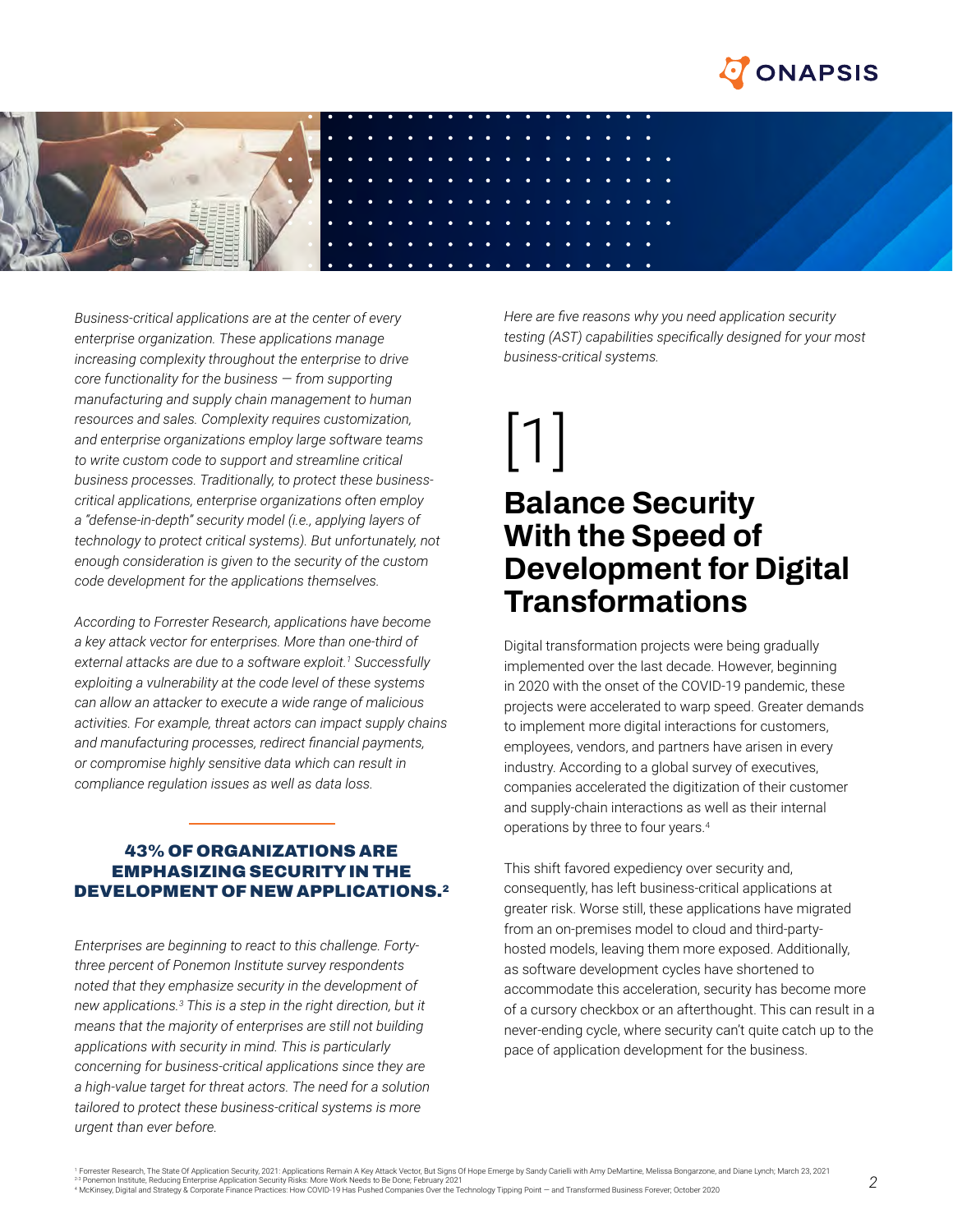

#### **36% OF IT AND SECURITY PRACTITIONERS SAY THERE IS NO COLLABORATION BETWEEN DEVELOPMENT AND SECURITY TEAMS.5**

Yet trying to insert security into the development of businesscritical applications poses challenges due to manual review processes and a lack of automation. AST tools for businesscritical applications such as SAP require a large number of unique capabilities, including support for specific code, languages, frameworks, and transports. SAP development also requires integration with specific change management systems such as SAP ChaRM, which allows you to track change requests and transport requests within SAP. Given these realities, it's no wonder that security testing is often bypassed completely. According to a Ponemon study, 36% of those surveyed report there is no collaboration between development and security teams, and 29% say there is limited collaboration.<sup>6</sup>

# [2]

### **Eliminate Blind Spots When Working With Contractors and Third-Party Developers**

Hiring IT staff, especially application developers who have experience with business-critical platforms like SAP, can be challenging. According to United States labor statistics, by the end of 2020, the global talent shortage amounted to 40 million skilled workers worldwide  $-$  and this shortage is expected to persist.<sup>7</sup> Enterprises continue to hire outsourced consultants, contractors, and system integrators to fill the gap. According to a Harvey Nash/KPMG CIO survey, 41% of organizations have plans to increase their spending on software outsourcing.<sup>8</sup>

However, bringing on additional resources to meet project deadlines for development is not without its challenges. Organizations must validate the work of these third parties. In-house application development leaders need visibility and automation capabilities for third-party (and internal) code and transports so they can ensure that corporate standards are met, code is high quality and secure, and security checks aren't interfering with their team's ability to meet project timelines.

#### **41% OF ORGANIZATIONS HAVE PLANS TO INCREASE THEIR SPENDING ON SOFTWARE OUTSOURCING.9**

Employing outside teams further increases the time and cost of the code-testing process. Few AST tools focus specifically on code for business-critical systems (e.g., ABAP for SAP), so the alternative is frequently a manual testing process that is both highly prone to error and labor-intensive. This adds cycles and drives up spend, especially concerning when you're paying outsourcing rates. Compressed project timelines and budget constraints have led many organizations to either overlook security in their development process, risking exposure or rely on costly, ineffective manual efforts.

A recent study by Forrester noted that security professionals are attempting to implement AST tools. However, only 31% are doing so in testing.10 Clearly, implementing security earlier into the development cycle is common sense, but this is far from what's observed in practice.

5-6 Ponemon Institute, Reducing Enterprise Application Security Risks: More Work Needs to Be Done; February 2021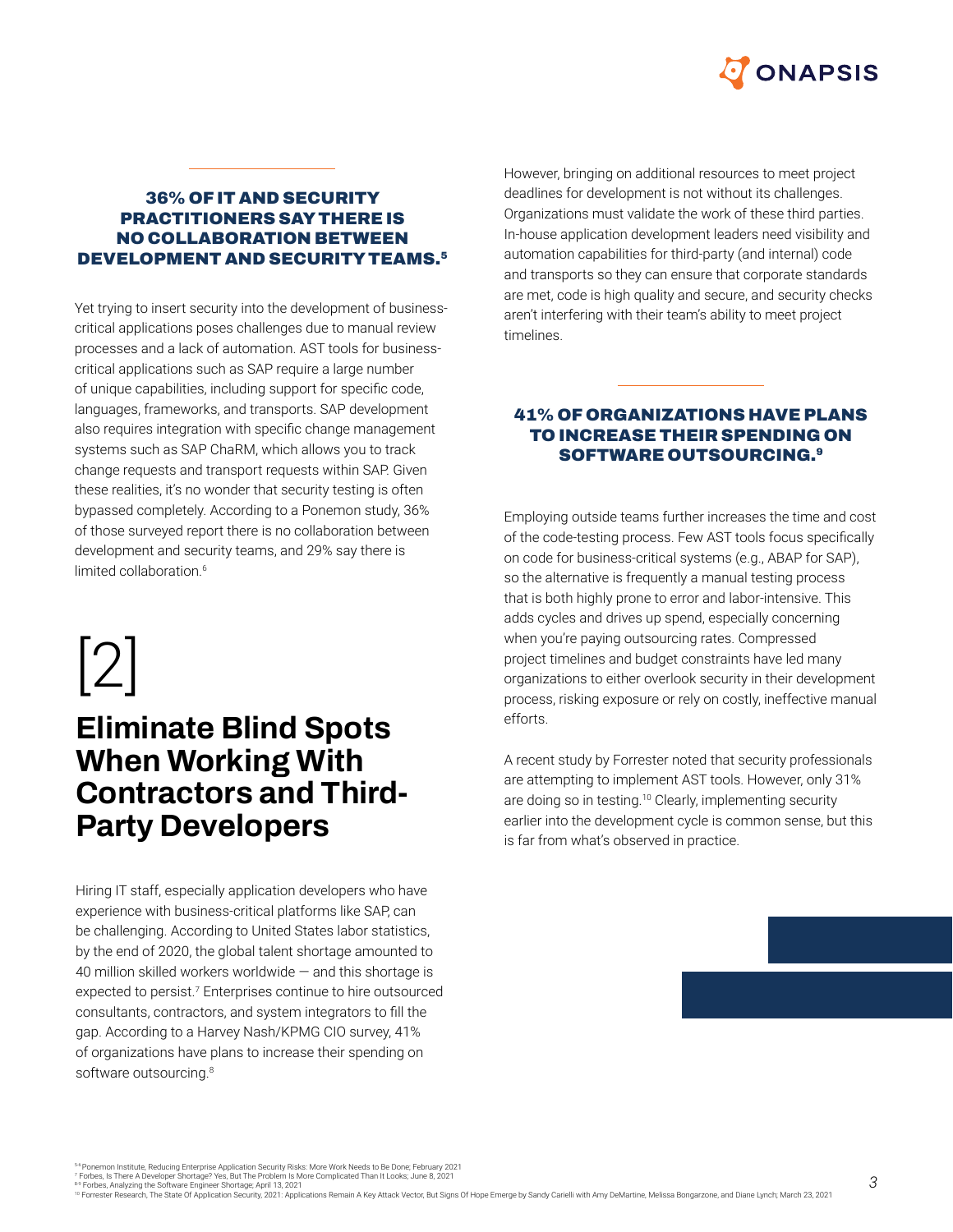

# [3] **Deep Clean Your House and Keep It Clean**

Just like deep cleaning your house and keeping it clean require constant effort, such is the state of cleaning up your custom code and creating a security baseline to keep it clean. Clean code is code that is easy to understand and follows secure coding best practices to minimize the risk of vulnerabilities. It is critical to scan existing custom-built code to identify and fix vulnerabilities as well as validate the quality. Creating clean code with the right processes and security can be challenging when faced with the overwhelming demand to build new functionality quickly and get it to production as fast as possible.

#### **THE AVERAGE CUSTOMER'S SAP SYSTEM CONTAINS TWO MILLION LINES OF CUSTOM CODE.11**

According to Onapsis research, the average customer's SAP system contains two million lines of custom code.<sup>12</sup> Additionally, our research found a critical security issue as well as a critical performance issue within every thousand lines of code. This translates to roughly 4,000 critical issues per system potentially introducing risk and business disruption. That's a lot to screen for manually in quality assurance (QA) or code reviews. Ideally, organizations should be able to quickly and automatically identify these errors earlier in the development cycle, before they reach production, to secure their business-critical applications. However, due to the volume of code and the fact that most organizations run multiple systems, it is clear why manual reviews aren't practical.

Establishing a security baseline and addressing code vulnerabilities in a timely manner is becoming all the more important due to the sophistication of attacks against business-critical applications. A recent **[Onapsis Research](https://onapsis.com/onapsis-platform/research-labs)  [Labs](https://onapsis.com/onapsis-platform/research-labs)** threat report found conclusive evidence that attackers target and exploit unsecured SAP applications using a variety of techniques, tools, and procedures.<sup>13</sup> These attacks are not simply brute-force attempts made directly against the application. Some attacks chain multiple vulnerabilities together — including new ones introduced by custom  $code - in order to target specific applications for$ nefarious purposes.

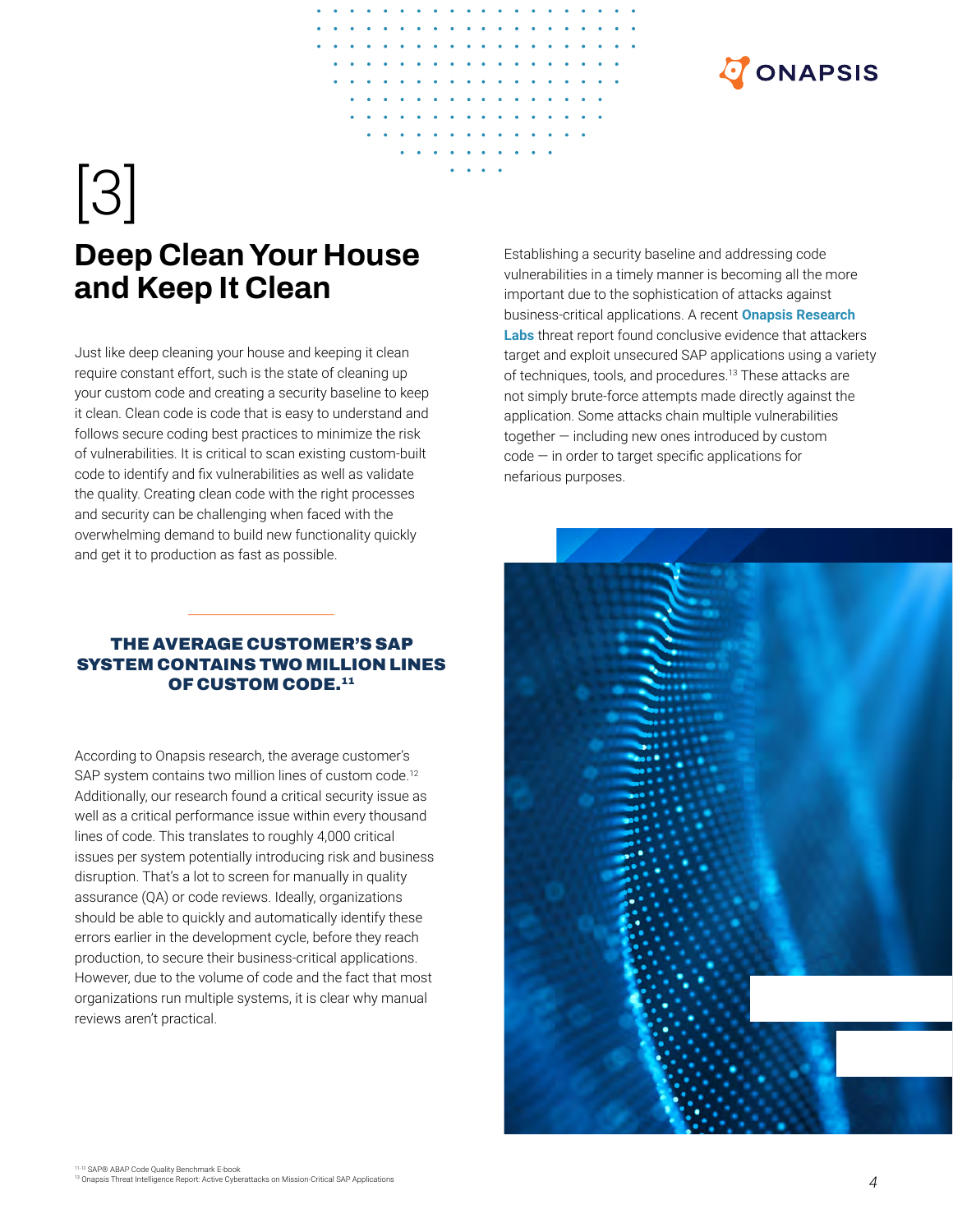

# $|4|$

### **Prevent a Trojan Horse and Protect Against Vulnerable Code Transports**

A critical component of custom development for SAP is the ability to transfer data from one SAP system to another. Additionally, data must be transferred from external applications and third-party software to SAP. Data transfers within SAP as well as from external sources to SAP are handled by **transports**. On average, 250 transports with up to 5,000 objects per SAP system are triggered every month.<sup>14</sup> Transports are all the more prevalent in large enterprises that operate several hundred SAP systems. These transports come from the company's development and QA systems as well as third-party applications.

#### **EACH MONTH, 250 TRANSPORTS WITH UP TO 5,000 OBJECTS ARE TRIGGERED PER SAP SYSTEM.15**

Checking these transports can be challenging for release managers since conventional analysis tools are unable to inspect transport contents. Attempting a manual technical check can be incredibly complex, and it is generally not feasible to run preliminary checks on those transports from third parties, putting release managers at a significant disadvantage. This opens up the possibility that these transports may contain malicious or improperly configured content that could act as a "Trojan Horse" and do harm to the environment once put into production. Even simple changes through SAP transports may pose a high security risk since they can unwittingly introduce malicious content or changes into the environment, providing a gateway for data theft and data manipulation. The damage to an affected company can be considerable, ranging from financial and reputation loss to substantial penalties associated with violations of legal data protection regulations.

Complicating things even further, if an error is found within a transport already deployed to production, remediation is challenging. Transports cannot be rolled back to a prior state, so an entirely new transport must be written and deployed to production to overwrite the harmful content. This further jeopardizes the ability of application development projects to run expeditiously.

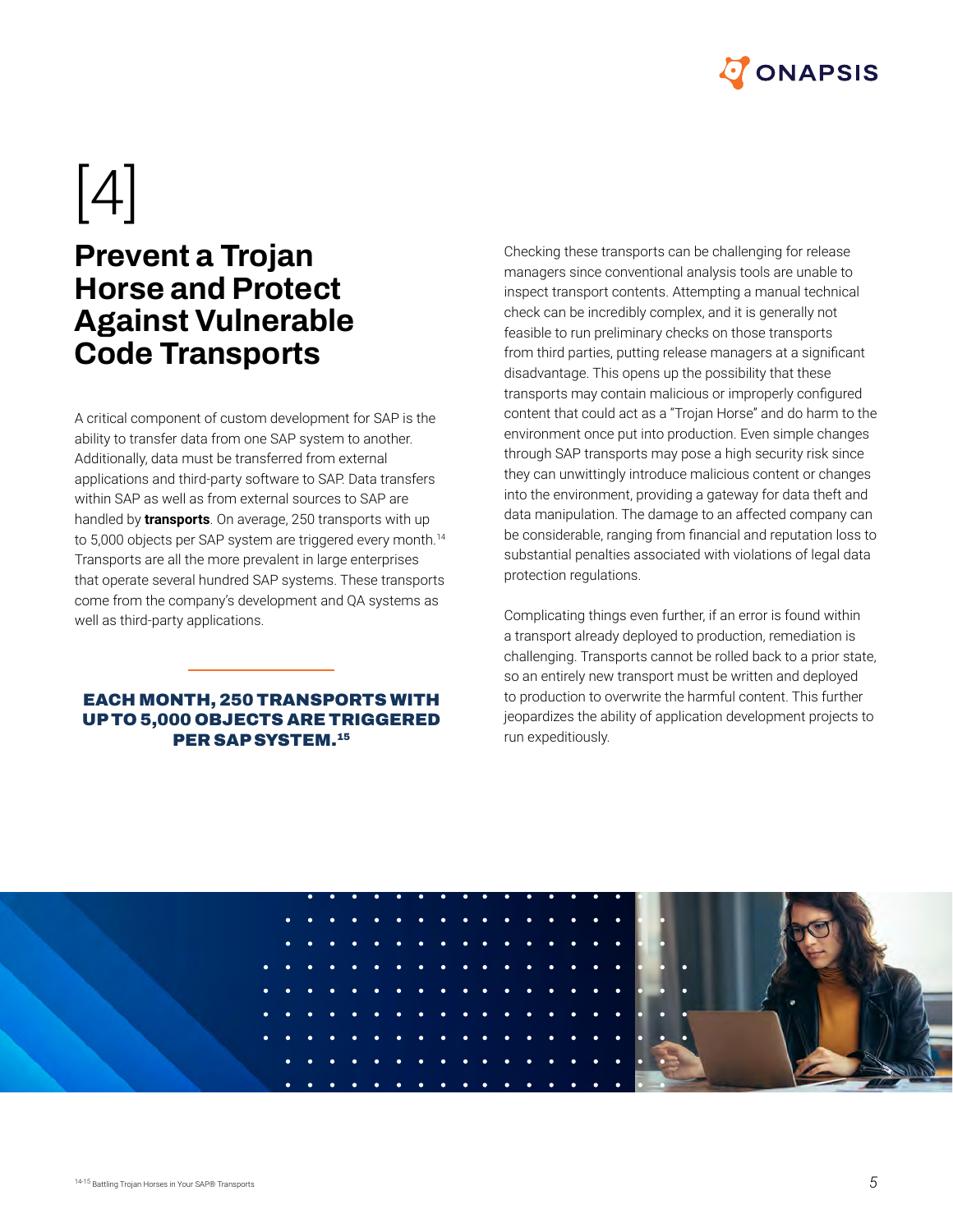

# [5]

## **Understand Potential Issues Regarding Data and Security Audit Compliance**

Business-critical applications are used by an enterprise to run the core of their business and many of these applications, particularly SAP, contain information that is subject to specific government and industry regulations, including financial requirements. Vulnerabilities exploited within custom code and transports can not only lead to unplanned outages, downtime, and reputational risk, but they may also result in regulatory fines and legal action. This may include data privacy laws such as General Data Protection Regulation (GDPR) and California Consumer Privacy Act (CCPA), as well as financial-reporting laws like Sarbanes-Oxley, if financial reporting is affected.

Enabling third-party developers and contractors to build custom code and transports for these business-critical applications increases the risk to the enterprise. Outsourced staff are often equipped with extensive authorizations in order to complete projects quickly. In light of all we've discussed, it would be very easy for a malicious insider (e.g., contractor) to hide harmful content or requests within the countless lines of code or settings and tables of a custom transport that would go potentially undetected in the SAP production system. Even if strict authorizations for nonemployees are in place, there is still the risk that a contractor could bypass limitations and force changes by creating and executing commands that maliciously manipulate code or transports.

It's challenging to gain the required transparency and visibility into systems as well as oversight of both internal and external developers from many existing AST tools. It is also challenging to prove whether or not these systems are meeting compliance standards. Furthermore, the lack of reporting on the state of custom code and transports makes it difficult to prove that the SAP systems contain compliant code that can pass security audits. Even if manual testing surfaces vulnerabilities, it's not an easy task to effectively remediate these issues quickly and completely.